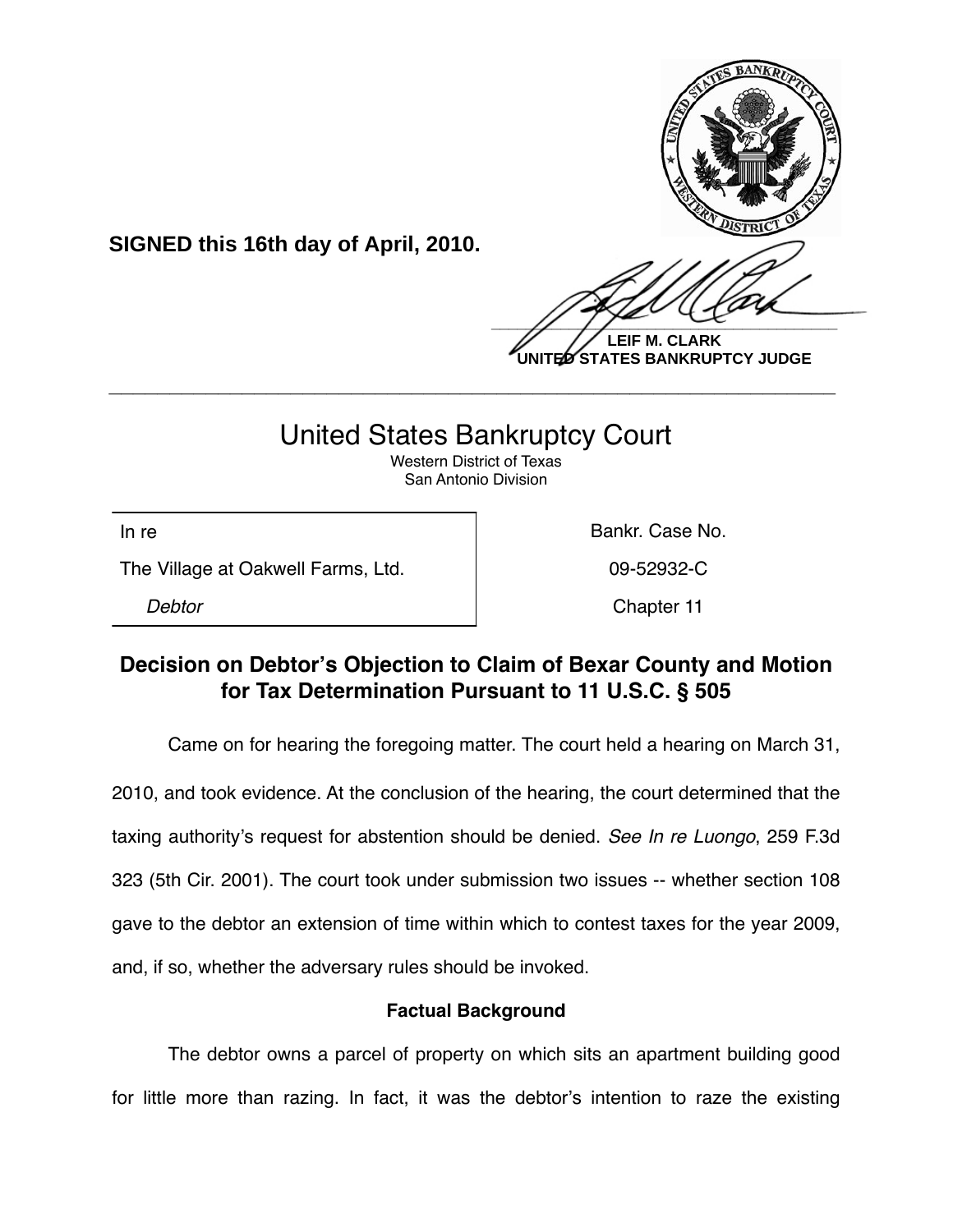structure so that the property could be redeveloped. The debtor's source of funding dried up however. The taxing authority had meanwhile valued the property at what the debtor now says was a grossly unfair or inflated value relative to its actual highest and best use. The court focused its attention on the 2009 tax year, finding that it was too late to challenge the adjudications for 2008 -- those findings were now final and would be barred by the language of section 505(a)(2)[.1](#page-1-0)

Tax year 2010 is still "open" -- the determination has yet to be made. However, the court has elected to abstain from that determination, even though the plain language of section 505(a) would permit a court to make such a determination. Once a debtor files for bankruptcy, it must manage and operate its property according the requirements of valid non-bankruptcy law just as would an owner of that property out of bankruptcy. *See* 28 U.S.C. § 959(b). At least in this case, it seems most appropriate that the debtor in chapter 11 proceed with the systems already in place for determining this year's tax liability, rather than substituting this court for that process. Permissive abstention will thus be exercised with respect to tax year 2010. *See* 28 U.S.C. § 1334(c)(1); *In re Pilgrim*'*s Pride Corp.*, 2009 Bankr. LEXIS 2222 at \*11 (Bankr. N.D.Tex. Aug. 17, 2009).

<span id="page-1-0"></span><sup>1</sup> Subparagraph (A) of that section bars determination of any tax that was contested before and adjudicated by a judicial or administrative tribunal of competent jurisdiction before the commencement of the bankruptcy case. *See* 11 U.S.C. § 505(a)(2)(A). Most courts have construed this provision to apply if the adjudication in question was *final* prior to the bankruptcy filing. *See Matter of Trans State Outdoor Advertising Co., Inc.*, 140 F.3d 618, 621-22 (5th Cir. 1998) (noting that the debtor in that case could have filed for bankruptcy before the decision of the Comptroller became final, in which event the debtor would have had the right to have the bankruptcy court determine its tax liability). The determination of the appraisal review board for the 2008 tax year became final well before this bankruptcy filing, as there was no further request for *de novo* review, as permitted under the Texas Property Tax Code. Subparagraph (C) would also bar redetermination of the 2008 *ad valorem* taxes, because "the applicable period for contesting or redetermining the amount under any law (other than bankruptcy law) has expired." The taxpayer under state law has 60 days after the taxpayer receives notice that a final order has been entered by the ARB. *See* TEX. PROP. TAX CODE, § 42.21(a). The determination of *ad valorem* taxes for 2008 was conducted in mid-2008. No petition for review was filed by the debtor, per the testimony of the debtor. Thus, the time for contesting the ARB ruling had long since passed by the time this case was filed, meaning that the ARB ruling had long since become final by that time.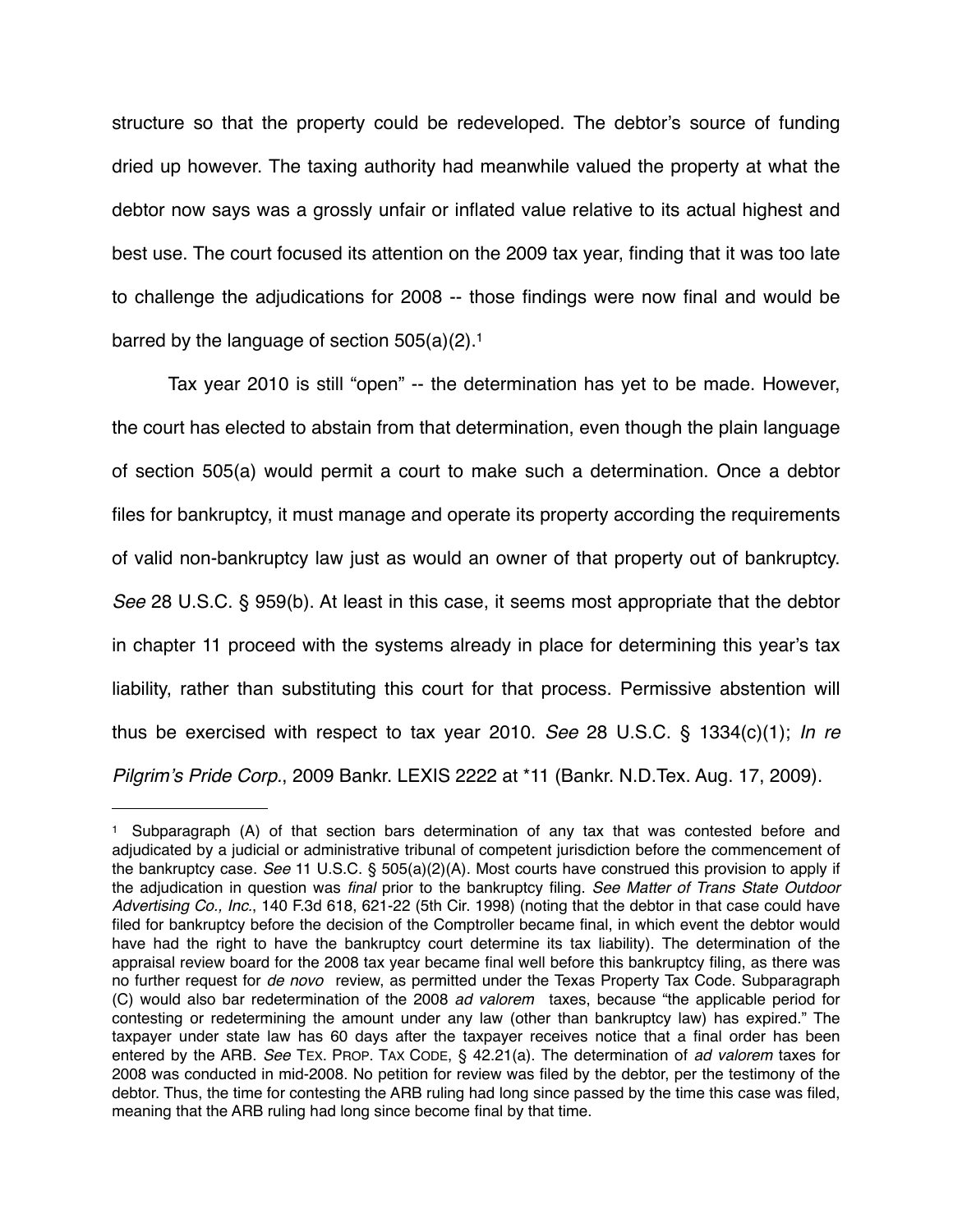Tax year 2009 presents a difficult legal question, however. The debtor filed for relief before the 60 day time period expired for the debtor to file a petition for review under non-bankruptcy law. Thus, the adjudication by the Appraisal Review Board for that year never became final prior to filing, under state law. *See* TEX. PROP. TAX CODE, § 42.21(a)[.2](#page-2-0) Bexar County argues that the debtor cannot challenge the ARB's ruling on 2009 *ad valorem* taxes by means of section 505(a)(1), because the applicable period for contesting the ARB's ruling "has expired," albeit post-petition. *See* 11 U.S.C. § 505(a)(2)

<span id="page-2-0"></span><sup>2</sup> A contested hearing on the proposed valuation for tax year 2009 was held before the Appraisal Review Board on July 8, 2009. Bexar County contends that no contest was asserted as to land valuation, but no evidence on that point was presented at this hearing. The best evidence of what matters were "in contest" at that hearing would be the tax valuation protest form submitted by the taxpayer, *see* TEX. PROP.TAX CODE, § 41.04. and perhaps the recording of the hearing itself. The Bexar Appraisal District valued improvements at \$3 million, while the debtor claimed those improvements had a market value of no more than \$500. The APR valued the improvements at \$2,000. It is not clear whether any protest was raised as to the value of the land itself.

The APR issued its ruling July 14, 2009. At that point, the clock began to run on the debtor's right to seek a *de novo* hearing on the valuation. The deadline for making such a request (ignoring for the moment the bankruptcy filing) would have been September 15, 2009 (though it was arguably September 1, 2009 if the older version of section 42.21 was still applicable -- the deadline was changed from 45 days to 60 days by legislation enacted in 2009!). The debtor filed this bankruptcy petition August 3, 2009, which is inside either deadline.

The district court's review is not actually a review at all. It is a trial *de novo* and the trial court "may not admit in evidence the fact of prior action by the appraisal review board ... except to the extent necessary to establish its jurisdiction." TEX. PROP.TAX CODE, § 42.23(b). On this last point, Bexar County says that a given matter must have been "raised before the appraisal review board" in order to then be heard on *de novo* review by the district court, but the case law on which it relies is less clear on this point. In *Quorum International v. Tarrant Appraisal District,* 114 S.W.3d 568, 572-73 (Tex.App. -- Ft. Worth 2003, pet. den.), the court ruled that the trial court lacked jurisdiction of an issue because the issue had not been preserved administratively by applying for the exemption by a stated deadline. The court cited to *First Bank of Deer Park v. Harris County*, 804 S.W.2d 588, 592 (Tex.App. -- Houston [14th Dist] 1991, no writ), which had held that the district court lacked jurisdiction over the dispute presented because the taxpayer had failed to include the issue in its notice of protest. Neither case talks of the district court's reviewing any sort of "record" of the actual proceedings before the ARB. Thus, while Bexar County does accurately quote the *Quorum Int*'*l* court in its briefing, it fails to discuss the context. The court finds that Texas law does *not* require, as a jurisdictional prerequisite for *de novo* review in a district court, that the taxpayer must have argued the issue before the ARB. It is sufficient if the issue is raised in the notice of protest that leads up to the ARB hearing.

This holding is significant because it means that the so-called "appeal" to the district court under section 42.21 is only an appeal in name only. In all other respects it is an entirely new adjudication. The district court is not only not bound by any findings of the ARB below, it is not even entitled to consider those findings, much less give them any weight. In fact, it is error for the district court to do so. *See National Pipe & Tube Co. v. Liberty County Central Appraisal District*, 805 S.W.2d 593, 597 (Tex.App. -- Beaumont 1991, writ den.) (court's merely reviewing weight and sufficiency of evidence presented to an ARB without the benefit of a trial on the merits was reversible error).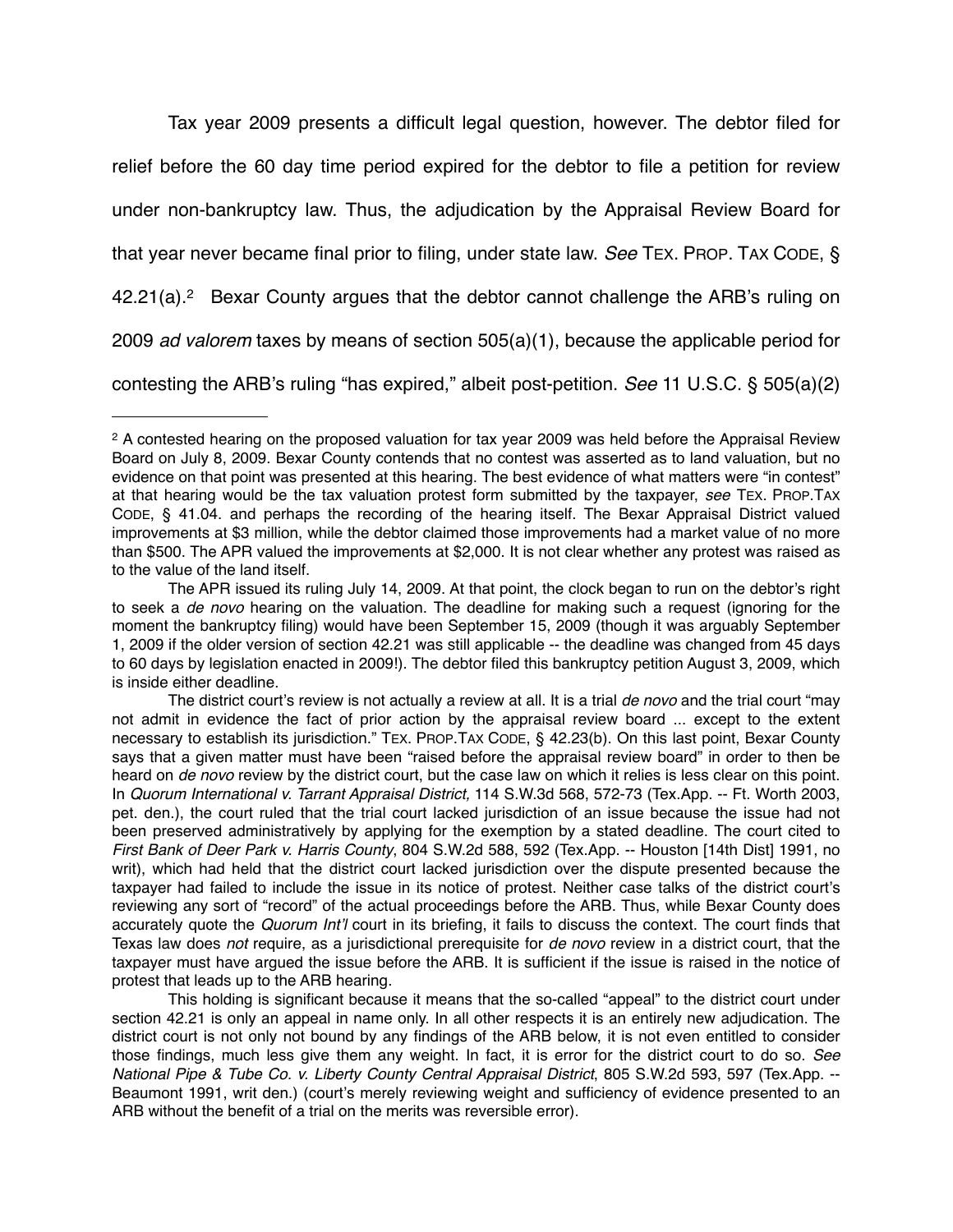(C). The debtor counters that the "has expired" language in that subsection means "has expired" as of the commencement of the case.

The resolution of the dispute requires the court to construe section 505(a)(2)(C) and section 108 (both subsections (a) and (b)) together. A review of the procedures in Texas for challenging an *ad valorem* tax valuation confirms that, as of the filing of this case, there had not yet been a *final* adjudication of the issue. What is more, as of the filing date, the debtor still had available to it the right to a full trial *de novo* of the issues of valuation of the realty (assuming a challenge to that valuation was contained in its notice of protest). Does section 108(a) or (b) extend that time? If so, for how long? And does the new language in section 505(a)(2)(C) trump section 108? To date, the court has found no cases that answer these questions.

At the outset, we need to determine which subsection of section 108 applies.

Section 108(a) says

If applicable nonbankruptcy law ... fixes a period within which the debtor may commence an action, and such period has not expired before the date of the filing of the petition, the trustee [debtor-in-possession] may commence such action only before the *later* of --

- (1) the end of such period, including any suspension of such period occurring on or after the commencement of the case; or
- (2) two years after the order for relief.

11 U.S.C. § 108(a). Thus, if this section applies, then the debtor in this case, as debtor-

in-possession (and thus exercising the powers of a trustee) would have up to two years

after the date of the filing to "commence an action."

Section 108(b) says

Except as provided in subsection (a) ... if applicable nonbankruptcy law ... fixes a period within which the debtor ... may file any pleading, demand, notice, or proof of claim or loss, cure a default, or perform any other similar act, and such period has not expired before the date of the filing of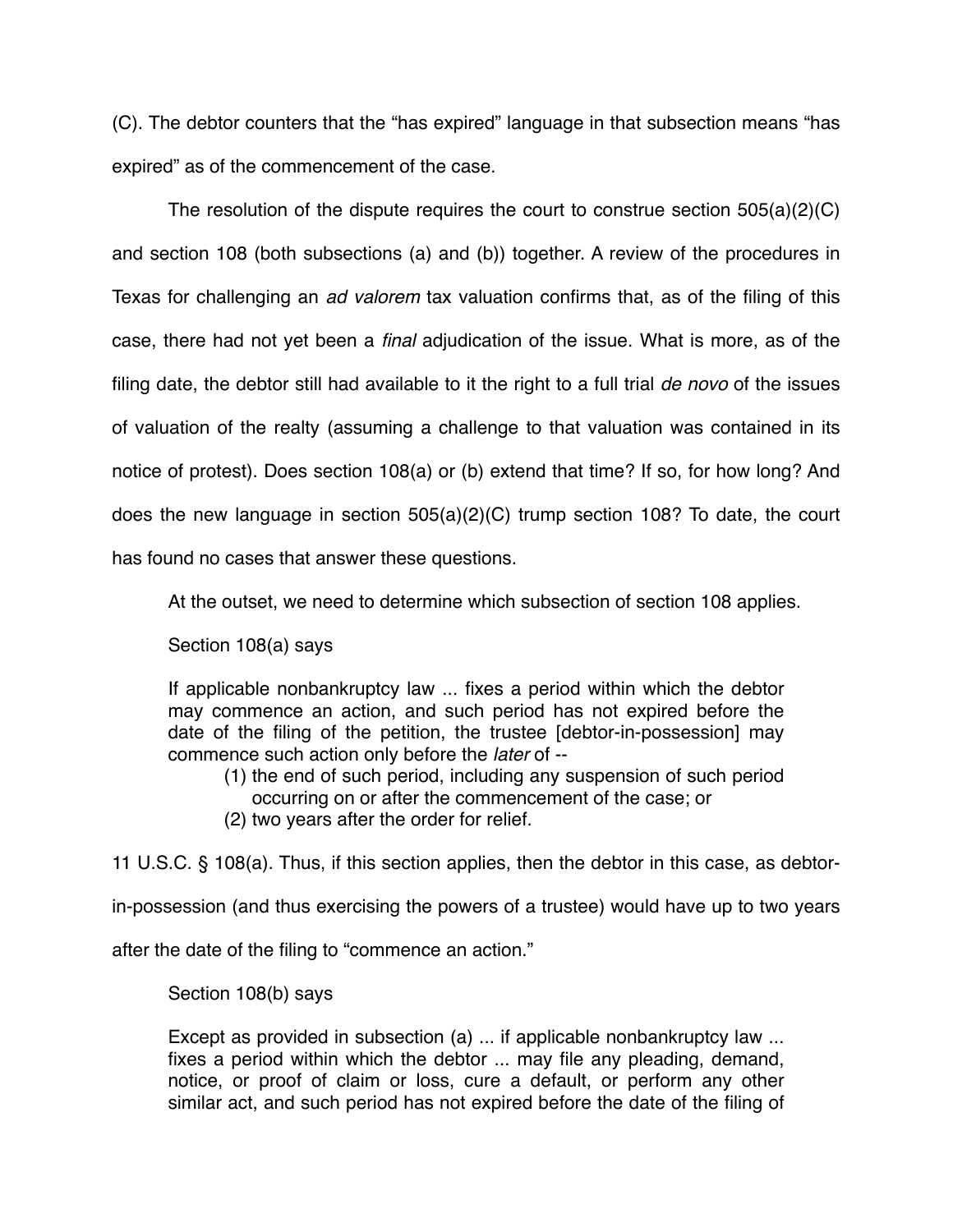the petition, the [debtor-in-possession] may only file, cure, or perform, as the case may be, before the *later* of --

- (1) the end of such period ...
- (2) 60 days after the order for relief.

11 U.S.C. § 108(b). Thus, if this section applies, then the debtor had only until October 2, 2009 to take action.

In *In re CGE Shattuck, LLC*, 272 B.R. 514 (Bankr. D.N.H. 2001), the court ruled that section 108(a) applied to the initiation of a challenge to a tax determination under the law of New Hampshire, stating that all that had occurred prior to the filing was an administrative procedure that had to be exhausted before the taxpayer had any right to proceed in a judicial or quasi-judicial forum. The court there concluded that the lawsuit yet to be initiated under New Hampshire law fit the bill as an action to be commenced, and so qualified for the two year extension of time under section 108(a). Distinguishing what matters are governed by section 108(a) and what are governed by section 108(b), the court had this to say:

Section 108(a) determines the time within which a trustee may "commence an action." *See* 11 U.S.C. § 108(a). An "action" ordinarily means a lawsuit brought in a court. *See TLI, Inc. v. U.S.,* 100 F.3d 424, 427 (5th Cir. 1996) (citing Fed.R.Civ.P. 3; Black's Law Dictionary 28 (6th ed.1990)). An appeal from a decision of a lower federal court does not constitute the commencement of an action, but rather the continuation of an action, and section 108(b) rather than section 108(a) governs the time for a trustee to file such notice. *See Roberts v. Comm*'*r of Internal Revenue*, 175 F.3d 889, 898 (11th Cir 1999) (the filing of an appeal from a tax court decision is governed by section 108(b). However, when federal law requires a taxpayer to file an administrative request prior to filing a lawsuit in a federal court, the administrative request is not the commencement of an action for the purposes of section 108(a) because the filing of the request is not the commencement of a lawsuit in a court. *TLI, Inc.*, 100 F.3d at 427 (citing *In re Howard Industries, Inc.*, 170 B.R. 358, 361-62 (Bankr. S.D.Ohio 1994); *In re Carter,* 125 B.R. 832, 826 (Bankr. D.Kan. 1991); *Lynch v. Rogan,* 50 F.Supp. 356, 357-58 (S.D.Cal. 1943) (decided under 11 U.S.C. § 29, the Bankruptcy Act predecessor of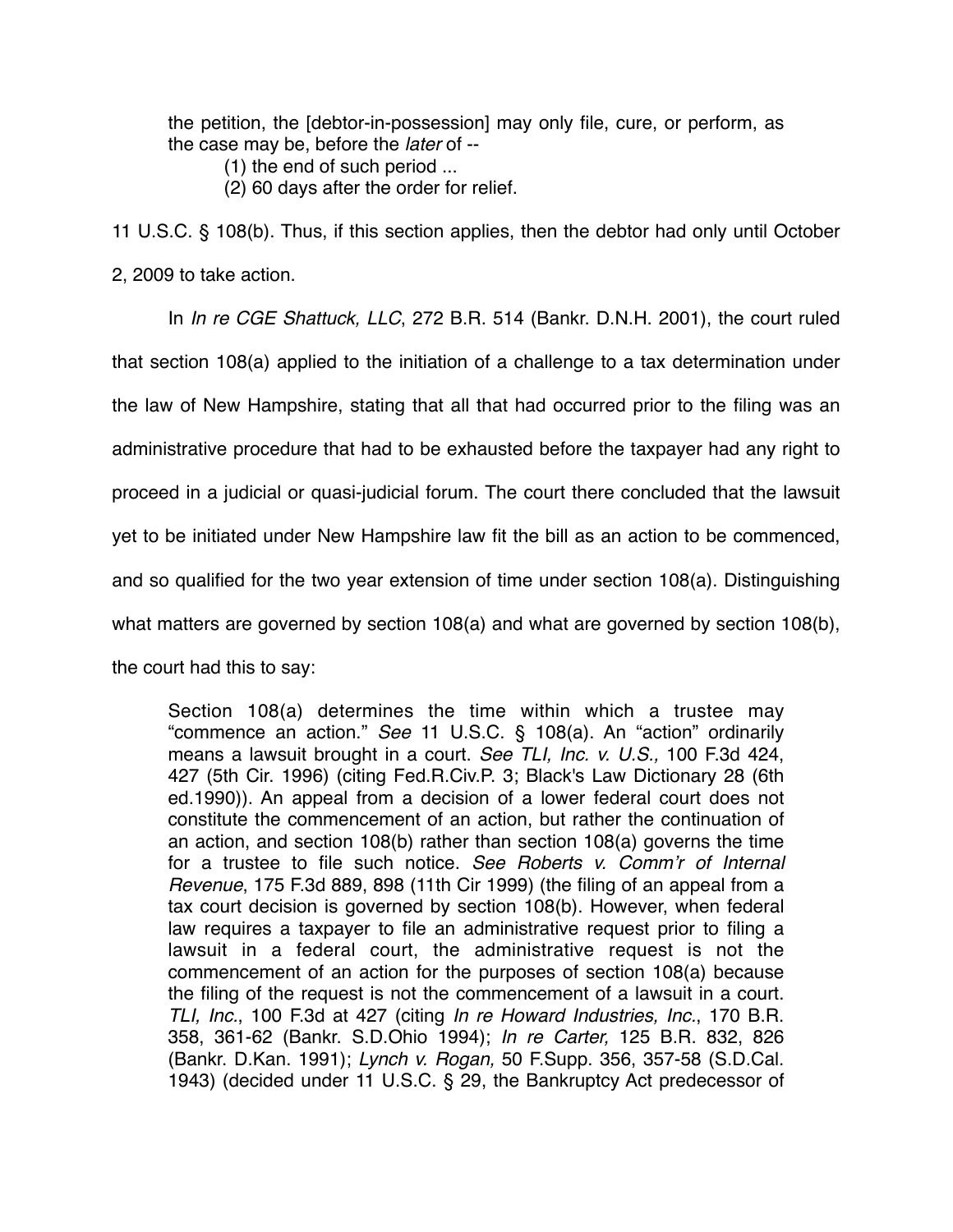section 108(a)). Thus, the time to file such an administrative request is governed by section 108(b). *See id.*

*Id.*, at 518-19. This court concurs with the reasoning in *CGE Shattuck*, and concludes that section 108(a) will apply if the action commenced under section 42.21 of the Texas Property Tax Code is a "new action," but that section 108(b) applies if that action is merely an appeal from a lower tribunal's ruling.

The determination does not turn on the label assigned to the remedy by state law, either. In *CGE Shattuck*, the action sought to be initiated was called an "appeal" but was "not an appeal in the usual legal sense of the word." *Id.*, at 519. The "petition for review" here is also not an appeal either, even though the statute says "a party who appeals as provided by this chapter ...." *See* TEX. PROP. TAX CODE, § 42.21(a). As it was in the New Hampshire case, the nature of the review is *de novo*. *Id.*, at § 42.23(a). Indeed, it is clear error for a Texas state district court considering a petition for review of an ARB's determination to rely on or give any weight to the factual findings of the appraisal review board, and the court must instead permit the presentation of evidence on all matters "on appeal" and render its ruling thereon. *See National Pipe & Tube Co. v. Liberty County Central Appraisal District*, 805 S.W.2d 593, 597 (Tex.App. -- Beaumont 1991, writ denied). It may, based on that evidence, make its own independent determination of value, unhampered by any findings made by the ARB. TEX. PROP. TAX CODE, § 42.24(1). If the district court finds the appraised value of the property to be excessive, then the court's finding of value is then binding on the appraisal district and must be entered on the appraisal roll. *Id.*, § 42.25. An appeal may then be made of the final judgment of the district court "as provided by the law for appeal of civil suits generally." *See* TEX. PROP. TAX CODE, § 42.28.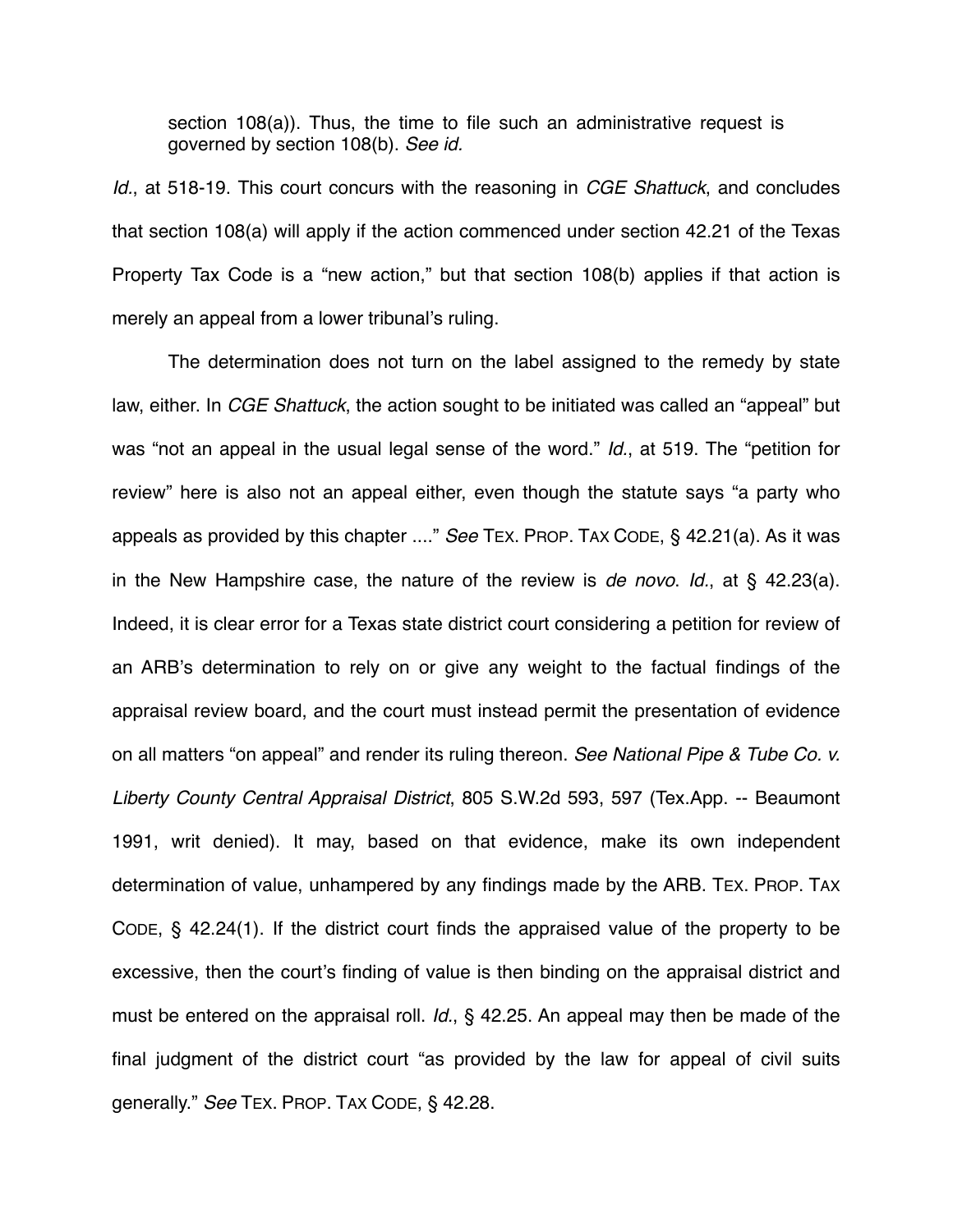This structure fits the analysis employed by the court in *CGE Shattuck*. Here, as there, the taxpayer is permitted to present evidence in support of its pleadings, and is not bound by any factual findings or legal conclusions rendered by the ARB. Texas courts themselves describe the notice of protest to (and determination by) the ARB as the exhaustion of the administrative remedy that stands as a prerequisite to permit a district court to conduct a *do novo* review. *See Appraisal Review Bd. of Harris County Appraisal Dist. v. O*'*Connor & Associates,* 267 S.W.3d 413, 418-19 (Tex.App. -- Houston [14th Dist] no writ). The action is limited only by the scope of the issues laid out in the notice of protest. *See First Bank of Deer Park v. Harris County,* 804 S.W.2d 588, 592 (Tex.App. -- Houston [14th Dist] 1991, no writ). The taxpayer's suit in district court may seek either a remedy for "excessive appraisal" or a remedy for "unequal appraisal." *See* TEX. PROP. TAX CODE, § 42.23(e). If the petition for review is one for "excessive appraisal," the issue presented to the district court is whether "the appraised value of the property according to the appraisal roll exceeds the appraised value required by law." *Id.*, § 42.25. The district court, in other words, is in no way statutorily bound by the evidence, the arguments, the findings, or the conclusions of the ARB. Its task is to look at the "appraised value of the property according to the appraisal roll," a figure that is reflected in the ARB's ruling following a notice of protest. And in deciding that issue, the court is required to look at evidence afresh.

The Fifth Circuit in *TLI, Inc. v. U.S.* ruled that administrative proceedings required as a prerequisite to the commencement of a suit do not count as the "commencement of an action" within the meaning of section 108(a). *TLI, Inc. v. U.S.*, 100 F.3d 424, 427 (5th Cir. 1996). The court said there that commencement of an "action" referred to "the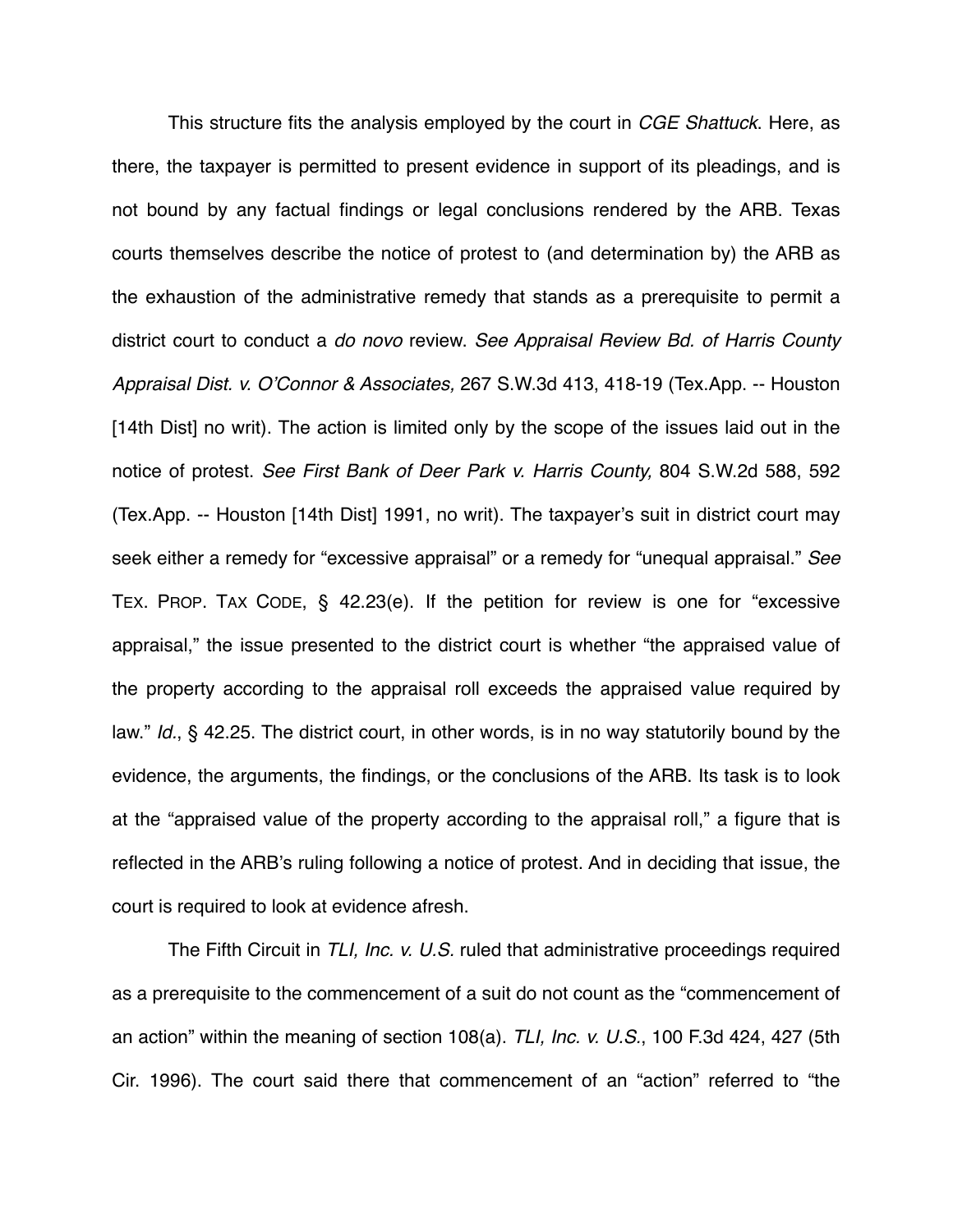actual tax litigation, a legal contest by judicial process." *Id.* That ruling has particular force here, because here too the ARB process is an administrative process, one that serves as a prerequisite to the initiation of a free-standing judicial process in which the entire question of valuation is examined *de novo,* unrestricted by anything done at the administrative level save that the issue of valuation must have been raised in the notice of protest.

If the time line were different, and the had the debtor already pursued a trial *de novo* before the state district court and lost, and *then* filed this bankruptcy case, then its right to pursue a further appeal (in terms of time extension) would *then* be governed by section 108(b), because at that point, the appeal would not constitute the commencement of the action but rather the mere continuation of the action. Appellate review is circumscribed by the events that occurred at the trial court, with the appellate court's evaluating factual findings for factual and legal insufficiency. *See, e.g., Gregg County Appraisal Dist. v. Laidlaw Waste Systems, Inc.,* 907 S.W.2d 12, 19 (Tex.App. -- Tyler 1995 ). The *de novo* petition for review process set out in section 42.23 of the Texas Property Tax Code is not an "appeal" however. It is a full-blown independent lawsuit that happens to require, as a prerequisite for its institution, the pursuit of a notice of protest before an administrative tribunal[.3](#page-7-0) As the Fifth Circuit has noted, that sort of process puts the tax litigation action under the section 108(a), not section 108(b). *TLI, Inc.*, *supra*.

<span id="page-7-0"></span><sup>3</sup> Bexar County spends some time extolling the skill and ability of persons who serve on appraisal review boards. Perhaps that is so. But so what? The question whether an action under section 505(a) is or is not permitted is not framed in terms of the skill set of the deciding tribunal. It is instead framed in terms of notions of finality, a question that the Fifth Circuit has already addressed, and whose precedent on the point is binding on this court.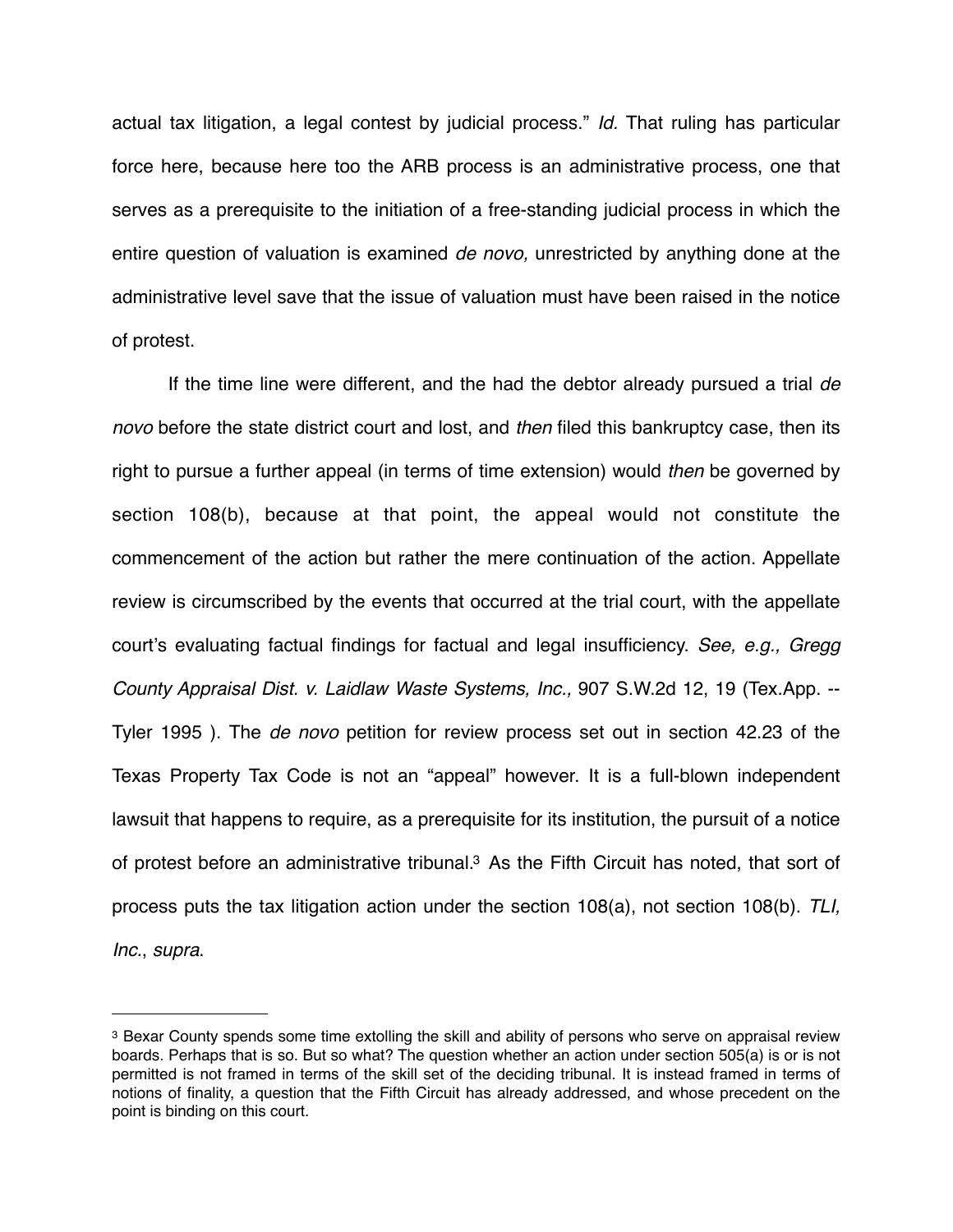Section 108(a) thus aids us in concluding that the determination made by the ARB for tax year 2009 is not "final," and thus the court is not barred from hearing a suit to determine the amount of tax due by virtue of section 505(a)(2)(A). *See CGE Shattuck, supra.* Our work is not finished however. In 2005, Congress added another ground for finding that the court might be barred from hearing a section 505(a)(1) tax determination suit, this one specifically applying to *ad valorem* taxing authorities. This new section says that the court may not make a section 505(a)(1) tax determination with regard to "the amount or legality of any amount arising in connection with an ad valorem tax on real or personal property of the estate, if the applicable period for contesting or redetermining that amount under any law (other than a bankruptcy law) *has expired*." 11 U.S.C. § 505(a)(2)(C).

When one reads this new provision, one is immediately tempted to add "as of the commencement of the case" to the end of the statutory sentence. That would certainly have clarified the statute, because it would clearly have telegraphed that it would apply to cases involving challenges to Texas *ad valorem* tax determinations only when the time period specified in section 42.21(a) had run prior to the bankruptcy filing. However, this additional phrasing is not there in the statute. Yet the words "has expired" connote "as of" *some* point in time. Should a court find that the phrase refers to the date of the filing of the case by implication? Or should "has expired" be construed to refer to the date when a section 505 action is initiated? Or perhaps to the date when a trial is held? Or when an order is to be entered? None of these alternatives are barred by the language of the statute itself, and each construction has something to commend it.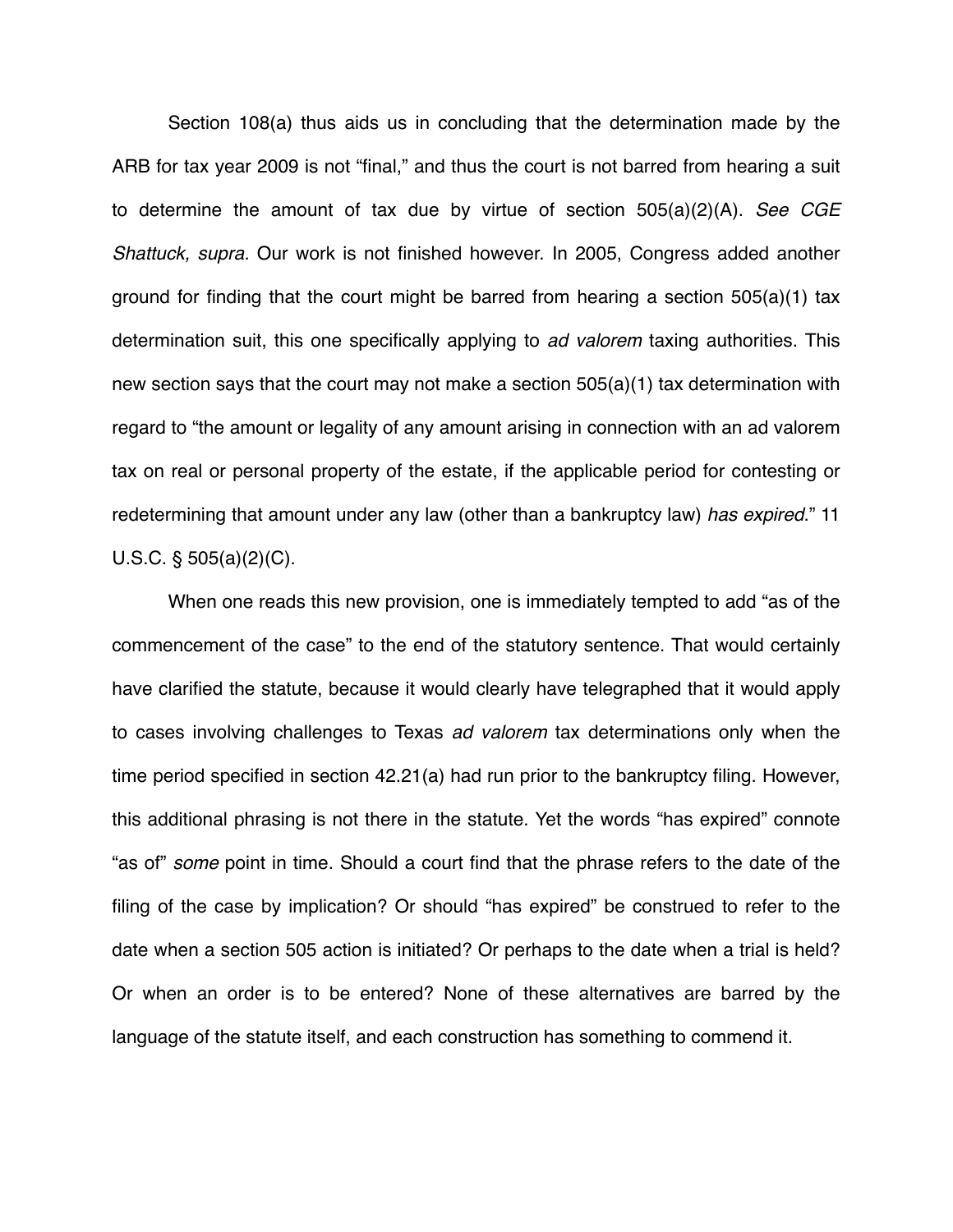When a statute's phrasing by its plain terms is ambiguous, then a court is constrained to consult other tools of statutory construction. A court has an obligation in the first instance to hew to the expressed intentions of Congress as expressed in the words that Congress itself chose to use. Thus, before consulting secondary or tertiary sources outside the statute itself, a court should first examine the larger context of the statute itself, to see if the phrasing, read in context, might then yield up what Congress had in mind. *See* [citation]

The new language should be read in such a way as not to render existing language surplusage. *See Mackey v. Lanier Collection Agency & Service, Inc.*, 486 U.S. 825, 837 & n. 11 (1988); (*United States v. Menasche,* 348 U.S. 528, 538-39 (1955). Section 505(a)(2)(A) already bars redeterminations when the amount or legality of the tax has already been contested with finality before commencement of the case. *See* 11 U.S.C. § 505(a)(2)(A); *In re Luongo, supra.* Thus, it seems unlikely that the "has expired" language in subsection (C) should be confined to the time frame pre-petition, as that circumstance is already addressed in subsection (A). If the phrase has a postpetition application, it will then conflict with section 108(a). The legislative history for section 505(a)(2)(C) is sparse. The House Report simply repeats the language of the statutory change. *See* H.R. REP. NO. 31, 109th Cong, 1st Sess 701 (2005). So we have no clear indication what Congress might have had in mind when it added this provision.

Another principle of statutory construction is helpful. In general, more specific provisions will control over more general provisions. *Nat*'*l Cable & Telecommunications Ass*'*n, Inc. v. Gulf Power Co.*, 534 US 327, 335-36 (2002). Here, a more specific provision in section 505(a)(2)(C) can fairly be read to create an exception for a small